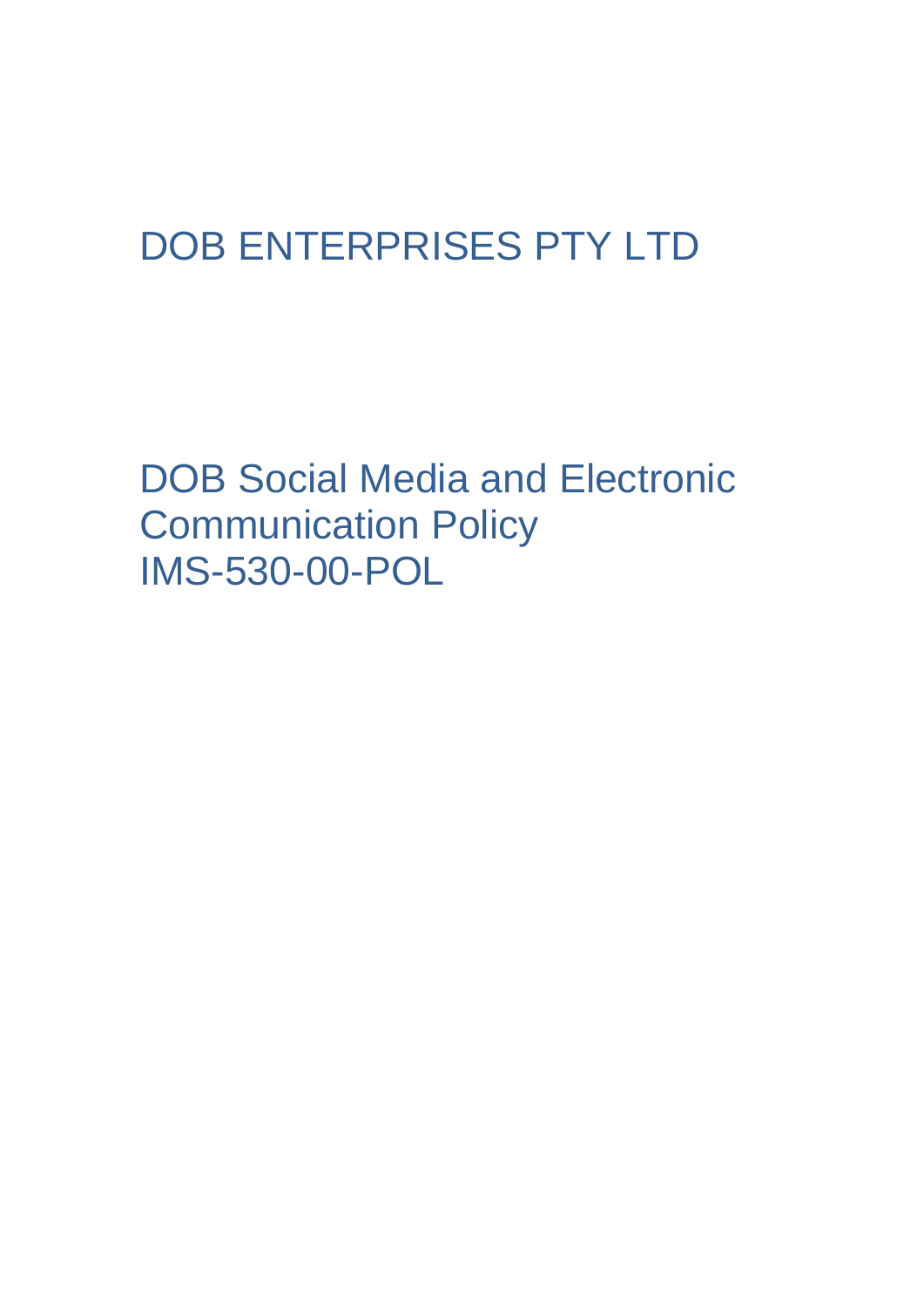# **Revision History**

| <b>Date</b> | <b>Rev</b>     | <b>Modified</b><br><b>By</b> | <b>Changes Made,</b><br><b>Review History</b> | <b>Reviewed</b><br>by | <b>Approved</b><br>by |
|-------------|----------------|------------------------------|-----------------------------------------------|-----------------------|-----------------------|
| 19.02.19    | $\overline{0}$ | Sunette<br>Opperman          | Creation                                      | S Rupert              | <b>S</b> Rupert       |
|             |                |                              |                                               |                       |                       |
|             |                |                              |                                               |                       |                       |
|             |                |                              |                                               |                       |                       |
|             |                |                              |                                               |                       |                       |
|             |                |                              |                                               |                       |                       |
|             |                |                              |                                               |                       |                       |
|             |                |                              |                                               |                       |                       |
|             |                |                              |                                               |                       |                       |

| mbc <sup>-</sup>                                                        | DOB ENTERPRISES PTY LTD<br>ABN 20112 866001                                                   | Revision    | $\Omega$        | Date | 19.02.19 |  |
|-------------------------------------------------------------------------|-----------------------------------------------------------------------------------------------|-------------|-----------------|------|----------|--|
| <b>Icloour hire</b><br>mbc`<br>Imbc<br>m <sub>k</sub><br>sursing agency | Level 1 49 Horton Street<br>Port Macquarie NSW 2444<br>Ph: 1 300 854 622<br>Fax: 02 6583 8468 | Document No | IMS -530-00-POL | Page |          |  |
| Page 2 of 6<br>UNCONTROLLED WHEN PRINTED OR DOWNLOADED                  |                                                                                               |             |                 |      |          |  |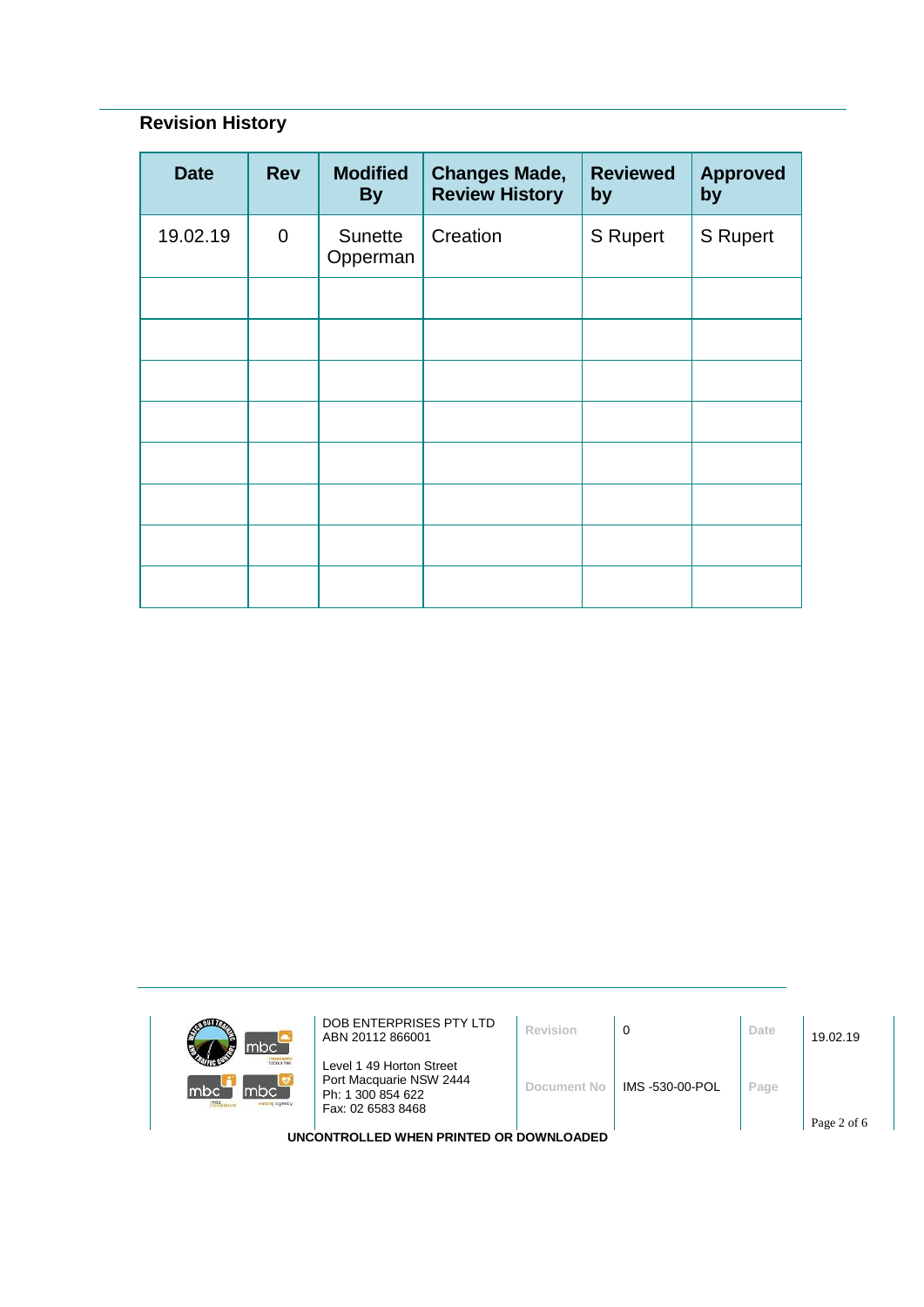This policy governs the publication of and commentary on social media by employees of DOB Enterprises Pty Ltd and its related companies. For the purposes of this policy, 'social media' means any facility for online publication and commentary, including without limitation blogs, wiki's, social networking sites including but not limited to Facebook, LinkedIn, Twitter, Flickr, and YouTube. This policy is in addition to and complements any existing or future policies regarding the use of technology, computers, e-mail and the internet.

DOB employees may not publish or comment on social media in any way that suggests they are doing so on behalf of or in connection with DOB without prior written consent from the Director.

DOB employees are free to publish or comment via social media in accordance with this policy. Such employees are subject to this policy to the extent they identify themselves as a DOB employee (other than as an incidental mention of place of employment in a personal social media on topics unrelated to DOB).

Before engaging in work-related social media, employees must obtain the permission of the Directors.

Notwithstanding the previous section, this policy applies to all uses of social media, including personal, by DOB employees who are Directors, as their position with DOB would be well known within the community.

Publication and commentary on social media carries similar obligations to any other kind of publication or commentary.

All uses of social media must follow the same ethical standards that DOB employees must otherwise follow.

Guidelines for Social Media Use

Setting up Social Media

- Assistance in setting up social media accounts and their settings can be obtained from a DOB Director appointed person.
- Social media identities, logon ID's and user names may not use DOB's names without prior approval from the Director.
- Your profile on social media sites must be consistent with your job description on the DOB website or other DOB publications. Job description information may be obtained from the Director.

#### Don't Tell Secrets

It's perfectly acceptable to talk about your work and have a dialog with the community, but it's not okay to publish confidential information. Confidential information includes things such as unpublished details about our software, details of projects (past, present, or future), financial information, research, and trade secrets. We must respect the wishes of our corporate customers regarding the confidentiality of projects and other privileged information. We must also be mindful of the competitiveness of our industry.

Example: "I had a great, productive day at work – love my team at DOB!" is acceptable. "DOB had a great meeting with XYZ developer to identify how many labourers to provide on ABC site for the next eight months!" is not acceptable.

| mbc`                                                          | DOB ENTERPRISES PTY LTD<br>ABN 20112 866001                                                   | Revision    | 0               | Date | 19.02.19    |  |
|---------------------------------------------------------------|-----------------------------------------------------------------------------------------------|-------------|-----------------|------|-------------|--|
| <b>Iclocur hire</b><br>mbc<br>mbc`<br>imte.<br>sursing agency | Level 1 49 Horton Street<br>Port Macquarie NSW 2444<br>Ph: 1 300 854 622<br>Fax: 02 6583 8468 | Document No | IMS -530-00-POL | Page | Page 3 of 6 |  |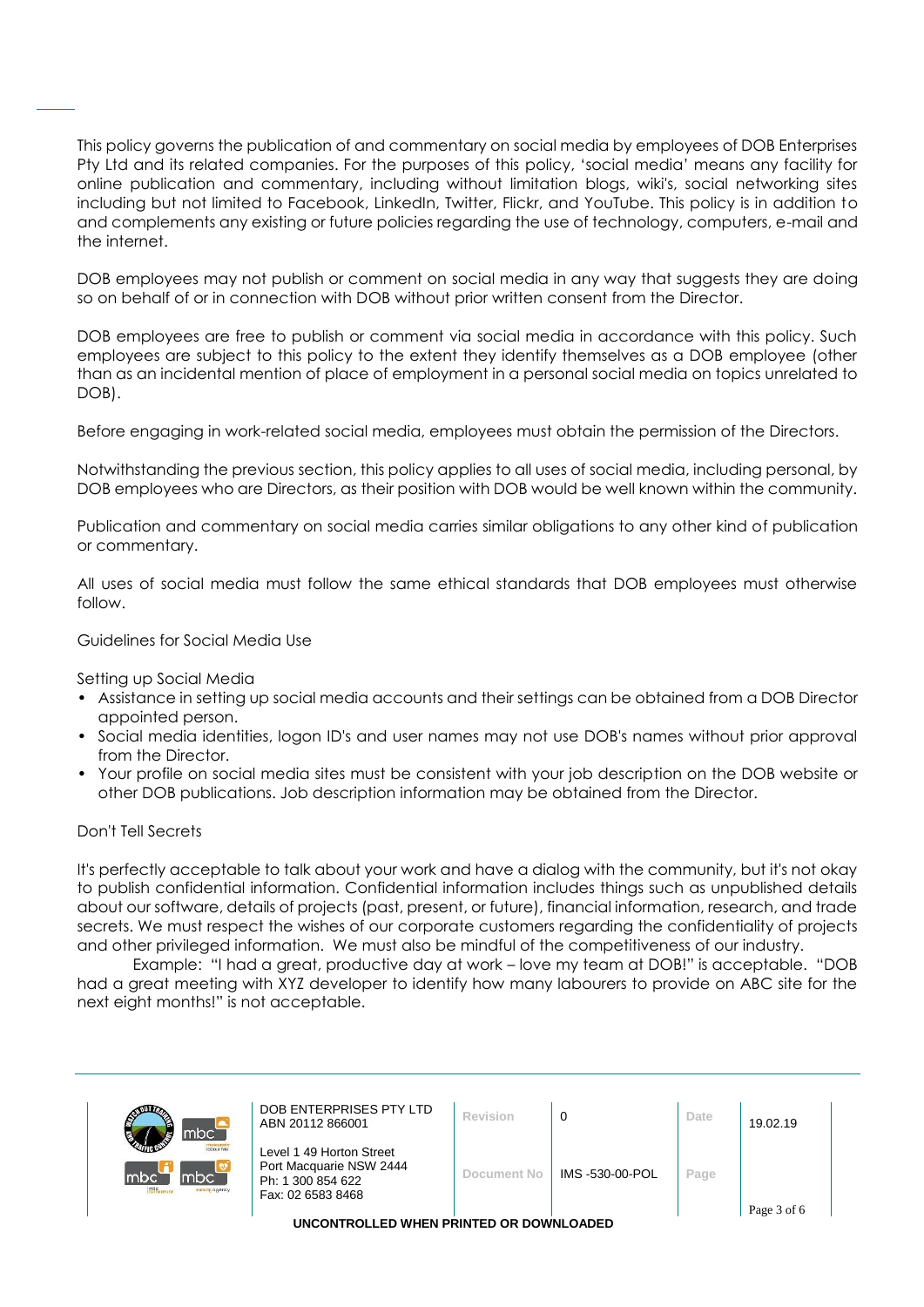# Protect your own privacy

Users are encouraged to regularly reassess their privacy settings on social media and be aware of changing privacy policies on various social media sites, as these change regularly. Loose privacy settings may allow others to post or see information that is personal. Employees should be mindful of these settings and refrain from posting any information they do not want the public to see.

#### Be Honest

Do not blog anonymously, using pseudonyms or false screen names. We believe in transparency and honesty. Use your real name, be clear who you are, and identify that you work for DOB. Nothing gains you notice in social media more than honesty - or dishonesty. Do not say anything that is dishonest, untrue, or misleading. If you have a vested interest in something you are discussing, point it out. What you publish will be around for a long time, so consider the content carefully and be cautious about disclosing personal details.

#### Respect copyright laws

It is critical that you show proper respect for the laws governing copyright and fair use or fair dealing of copyrighted material owned by others including DOB's copyrights and brands. You should never quote more than short excerpts of someone else's work, and always attribute such work to the original author/source. It is good general practice to link to others' work rather than reproduce it.

#### Respect your audience, DOB, and your co-workers

The public in general and DOB's employees and customers reflect a diverse set of customs, values and points of view. Don't say anything contradictory or in conflict with the DOB website. Don't be afraid to be yourself, but do so respectfully. This includes not only the obvious (no ethnic slurs, offensive comments, defamatory comments, personal insults, obscenity, etc.) but also proper consideration of privacy and of topics that may be considered objectionable or inflammatory - such as politics and religion. Use your best judgment and be sure to make it clear that the views and opinions expressed are yours alone and do not represent the official views of DOB Enterprises Pty Ltd.

#### Protect DOB customers, business partners and suppliers

Customers, partners or suppliers should not be cited or referenced without their approval. Never identify a customer, partner or supplier by name without permission and never discuss confidential details of a customer engagement. It is acceptable to discuss general details about kinds of projects and to use nonidentifying pseudonyms for a customer (e.g., Customer 123) so long as the information provided does not violate any non-disclosure agreements that may be in place with the customer or make it easy for someone to identify the customer. Your blog is not the place to "conduct business" with a customer.

#### Controversial Issues

If you see misrepresentations made about DOB in the media, you may point that out. Always do so with respect and with the facts. If you speak about others, make sure what you say is factual and that it does not disparage that party. Avoid arguments. Brawls may earn traffic, but nobody wins in the end. Don't try to settle scores or goad competitors or others into inflammatory debates. Make sure what you are saying is factually correct.

| mbc <sup>-</sup>                                            | DOB ENTERPRISES PTY LTD<br>ABN 20112 866001                                                   | Revision    |                 | Date | 19.02.19    |  |
|-------------------------------------------------------------|-----------------------------------------------------------------------------------------------|-------------|-----------------|------|-------------|--|
| <b>Icloour hine</b><br>mbc<br>mbc`<br>mte<br>nursing agency | Level 1 49 Horton Street<br>Port Macquarie NSW 2444<br>Ph: 1 300 854 622<br>Fax: 02 6583 8468 | Document No | IMS -530-00-POL | Page | Page 4 of 6 |  |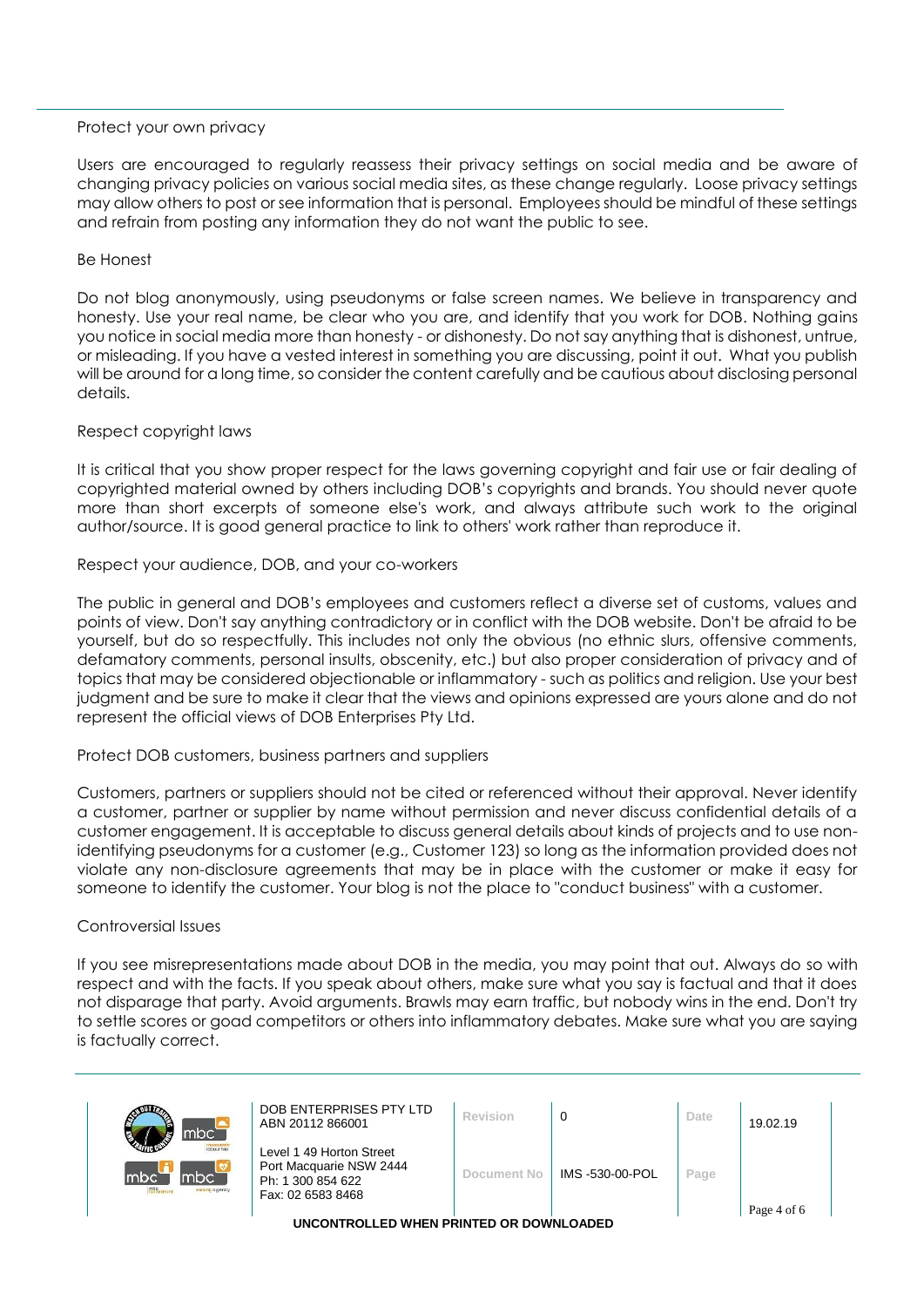Be the first to respond to your own mistakes. If you make an error, be up front about your mistake and correct it quickly. If you choose to modify an earlier post, make it clear that you have done so. If someone accuses you of posting something improper (such as their copyrighted material or a defamatory comment about them), deal with it quickly - better to remove it immediately to lessen the possibility of a legal action.

# Think About Consequences

For example, consider what might happen if a DOB employee is in a meeting with a customer or prospect, and someone on the customer's side pulls out a print-out of your blog and says "This person at DOB says that product sucks."

Saying "Product X needs to have an easier learning curve for the first-time user" is fine; saying "Product X sucks" is risky, unsubtle and amateurish.

Once again, it's all about judgment: using your blog to trash or embarrass DOB , our customers, or your co-workers, is dangerous and ill-advised.

DOB Employees should also be mindful of the risk of bullying, discrimination, and harassment claims from their social media use. Even though comments are not made at work or on work social media pages, they may have an impact on your work.

# Examples include:

bullying or harassing comments or actions (such as deliberate targeting of one individual); repeated sexual advances to coworkers on social media; the use of discriminatory or hate speech.

If a worker becomes aware of bullying, discrimination, harassment, or other offensive social media conduct that they believe may have an impact on DOB, they are encouraged to raise this civilly with the person whose conduct they are concerned about. If for any reason the worker is not comfortable or not able to raise the issue with the person doing the posting, they are encouraged to confidentially raise this with management.

# Disclaimers

Many social media users include a prominent disclaimer saying who they work for, but that they're not speaking officially. This is good practice and is encouraged, but don't count on it to avoid trouble - it may not have much legal effect.

The Director can provide you with applicable disclaimer language and assist with determining where and how to use that.

Don't forget your day job.

Make sure that blogging does not interfere with your job or commitments to customers.

| mbc`                                                                | DOB ENTERPRISES PTY LTD<br>ABN 20112 866001                                                   | Revision    |                 | Date | 19.02.19    |  |
|---------------------------------------------------------------------|-----------------------------------------------------------------------------------------------|-------------|-----------------|------|-------------|--|
| <b>Icloour hire</b><br>mbc<br>mbc`<br>mtc.<br><b>TUrsing agency</b> | Level 1 49 Horton Street<br>Port Macquarie NSW 2444<br>Ph: 1 300 854 622<br>Fax: 02 6583 8468 | Document No | IMS -530-00-POL | Page | Page 5 of 6 |  |